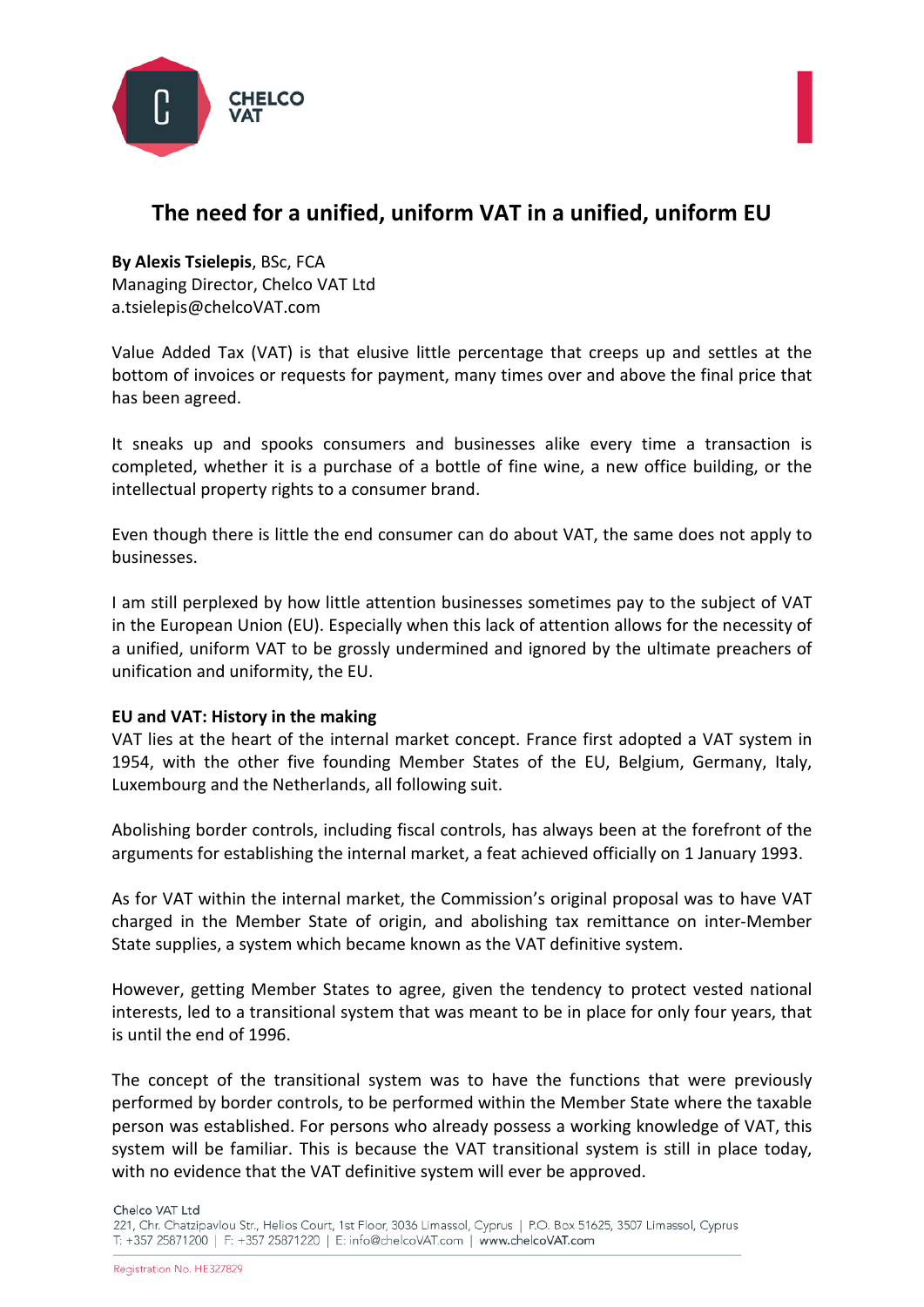

The only real developments in VAT legislation comes either from the European Court of Justice (ECJ), which interprets specific articles of the VAT Directive, and of course from the amendments to the VAT Directive itself, which arise from time to time on specific matters in an attempt to deal with non-uniform practises of Member States and attain some level of harmonization of the functioning of the internal market.

Unfortunately, no serious effort has been made to introduce the fundamental and utilitarian legislative amendments, which are required to deal effectively with the issues surrounding this VAT transitional system. At the same time, implementing a VAT system has become a requirement for any new country aspiring to EU membership.

Yet the more one delves into, and absorbs the philosophy of the VAT Directive, the more emphatic becomes the problem of non-harmonization.

### **Looking at the big picture**

Imagine the following: You stand at the bottom of a skyscraper and look up. You will no doubt witness the large building. But if you then start walking backwards, away from the building, you will slowly observe the building rise higher, grow bigger, and eventually impose its true magnitude on the skyline.

In a very similar way, when examining how the VAT Directive is enforced across the Member States, a significant disparity appears in many areas of interpretation and practical implementation. To complete the analogy, the skyline in which the skyscraper stands, is the environment in which the VAT Directive is implemented. The EU Commission, in shaping the skyline and in an attempt to fix this disparity, frequently proposes amendments to the VAT Directive whilst the EU Council also adopts regulations, which are legally binding in the Member States. Yet the disparity gap remains unaltered.

### **The problem**

The options provided in the VAT Directive are the primary cause of non-uniformity. Arguably, these choices exist because the economies of the various Member States are not the same. Practically, such choices exist because a Directive requires unanimous approval from all Member States, and thus all Member States always seek to protect their national interests.

### **Let's talk numbers**

Let's take the example of the standard rate of VAT in the EU.

As per the VAT Directive, a Member State must have a standard VAT rate that cannot be lower than 15%. Today this ranges from Hungary's 27% to Luxembourg's 15%.

In addition, Member States can have up to two reduced rates the lowest of which cannot be less than 5%, to a restricted list of goods and services.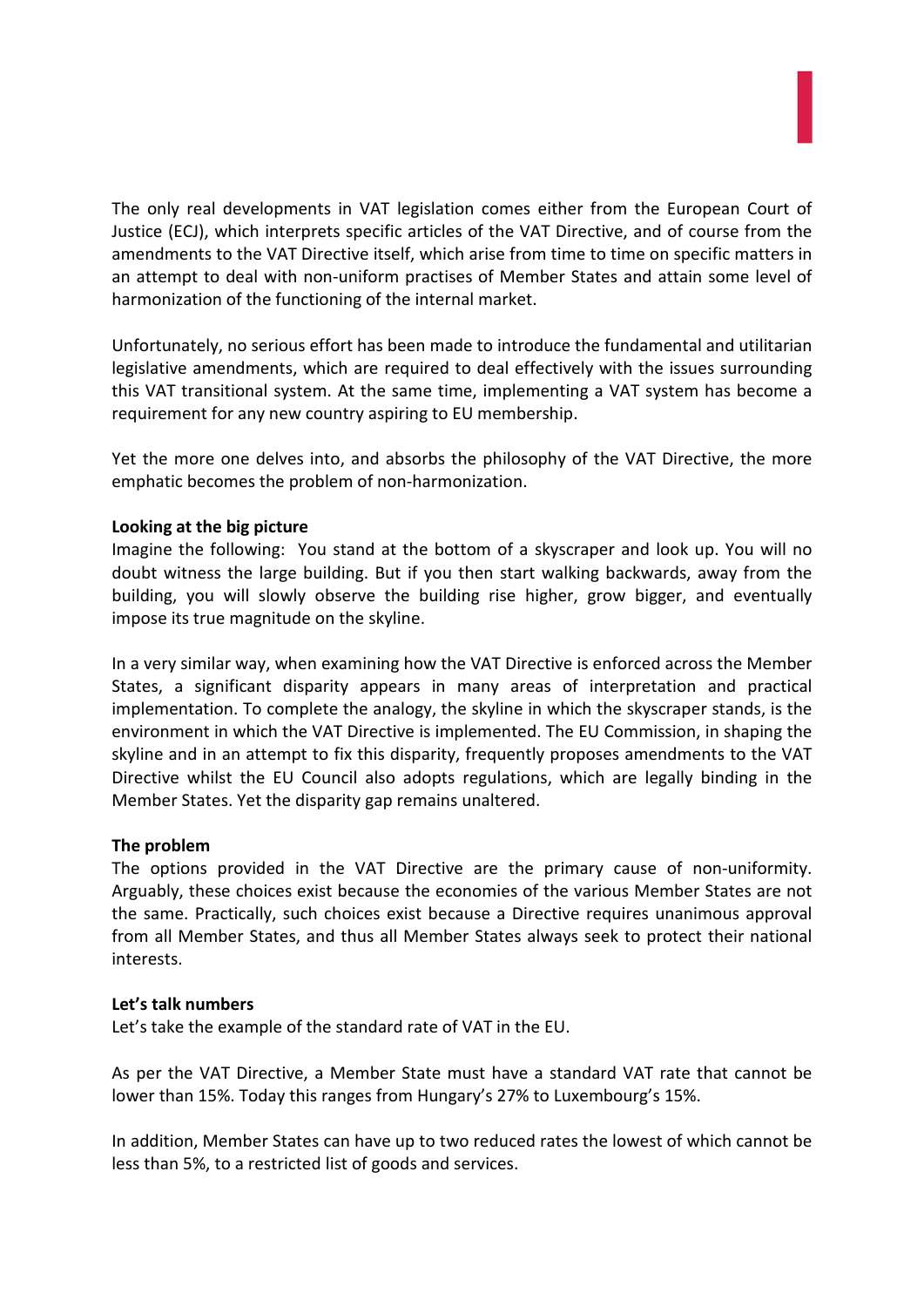Yet the Directive provides for a series of derogations even here. For example it allows the use of certain super-reduced rates, i.e. below the 5% minimum, if these had existed in that country before 1 January 1991 and had originally been adopted for clearly defined social reasons and for the benefit of the final consumer. Such derogations are meant to be abolished when the definitive system is put in place. In practice, however, there is no sign that the non-uniformity of the VAT rates across the Member States will ever be bridged.

### **Bridging the gap: Recent amendments**

Amendments proposed to the VAT Directive are frequent. Recently, Member States adopted an amendment to their VAT legislation so as to pave the way for electronic invoicing. The same amendment allowed Member States to introduce a cash accounting scheme in order to alleviate the problem of bad debts for businesses.

Cyprus adopted a cash accounting scheme but only for businesses with a gross 12-month turnover below €25.000, which effectively rendered the scheme ineffective as this excluded almost all businesses that could in theory benefit from such a scheme.

In May 2012, the EU Commission also launched its proposal to amend the VAT Directive with regards to the VAT treatment of vouchers, resulting from a lack of common rules on this topic, resulting in dissimilar practices across the Member States. The draft Directive is still pending.

## **Bridging the gap: What the future holds**

From 1 January 2015, a change in the place of supply rules for telecommunications, broadcasting and electronic services will mean that such services will always be taxed in the country where the customer belongs. There is however also the option that if the supplier is based in the EU, the EU country where the supplier resides can opt to levy VAT if the service is effectively used and enjoyed in that country. The *use and enjoyment* rule can apply to other services as well at the discretion of the Member States, which again leads to nonuniformity.

Explanatory notes were issued on the 3 April 2014 by the EU Commission, as food-forthought, in order to provide a better understanding of the EU legislation relating to the place of supply changes, although these notes are not legally binding. Once again, there is ample scope for different interpretations by the Member States.

Moreover, the Mini One Stop Shop (MOSS) comes into force on 1 January 2015 and will allow taxable persons supplying telecommunication services, television and radio broadcasting services and electronically supplied services to non-taxable persons in Member States in which they do not have an establishment, to account for the VAT due on those supplies via a web-portal of their Member State. The scheme constitutes yet another optional element of the VAT legislation.